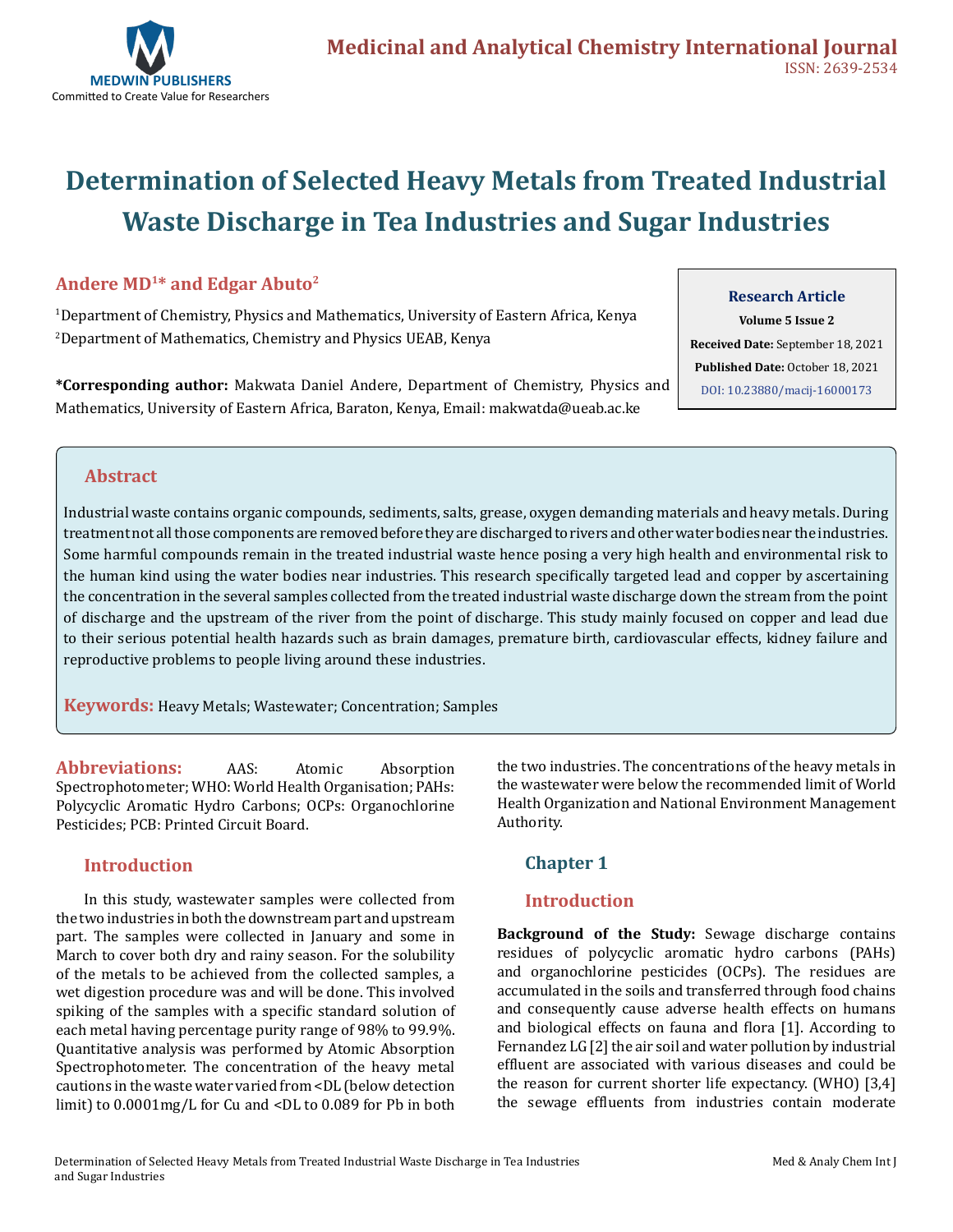amounts of metallic cations. When toxic substances enter into the water bodies they get dissolved or le suspended in water or get deposits on the bed this results in the pollution of water whereby the quality of the water deteriorates, affecting aquatic ecosystems. Polluted water is inappropriate for domestic use recreational activities, agriculture and industrial application. In industries polluted water can cause problems such as corrosion, reduced heat transfer in heat exchangers, reduced water flow and product contamination. Industries suffer a big disease where improper treatment of water cause reduced equipment performance or equipment failure. Ghosh M [5] incidence of heavy metals accumulation in fish, oysters sediments and other components of aquatic ecosystem has been reported globally. These toxic heavy metals entering the aquatic environment are adsorbed onto particulate matters, although they can form free metal ions and soluble complexes that are available for uptake by biological organisms. The metals associated with particulate materials are also available for biological uptake and are deposited in estuarine sediments.

Significance of the Study: Industrial effluents contribute to water pollution. Kaizer AN [6] industrial effluents usually contains specific and readily identifiable chemical compounds. In Kenya most of big industries have effluent treatment plant facilities but many small industries do not have adequate effluent treatment facilities.to ensure that there is no contamination in local water bodies there is need to develop multidisciplinary approach beyond boundaries for serious health hazards that may arise due to this negligence. **Statement of the Problem:** The effects of water pollution are not only devastating to people but also to animals, fish and birds. Polluted water is unsuitable for drinking, recreation, agriculture and industry. It diminishes the aesthetic quality of lakes, rivers and ground water supplies. Volesky [7] more seriously contaminated water destroys aquatic life and reduces its reproductive ability. In this study there is need to create the best approach that industries will use in ensuring that they don't contaminate water that may lead to stunted growth in plants, respiratory problems in human being and even death of some aquatic ecosystem.

#### **Objectives**

**General objective:** To assess specific heavy metals in treated industrial waste from various industries.

**Specific objective:** To compare quantitatively the level of heavy metals in the treated industrial wastes and water bodies.

**Justification:** The main intention for this research is to show and create a clear consciousness about the effects of heavy metals on water bodies for the people living around industries that discharge their wastes in rivers lakes and streams.

#### **Hypothesis of the Study**

There is high contamination of water bodies by industrial effluents due to negligence hence posing chronic risks to aquatic ecosystem.

#### **Scope of the Study**

This study will be conducted in University of Eastern Africa, Baraton and the samples will be obtained from Kaptel tea factory in Nandi county and west Kenya Sugar Company in Kakamega County.

## **Chapter 2**

#### **Literature Review**

**Introduction:** In definition heavy metals are always defined as metallic elements that have a relatively high density compared to the density of water. Heavy metals like arsenic(As), copper(cu), chromium(cr), cadium(cd), mercury(hg), iron(fe), lead(pb), nickel(ni) thallium(ti) and zinc(Zn) are very hazardous in their combination or particular elemental forms. The release of high amounts of heavy metals into water bodies creates serious health and environmental problems and may lead to an upsurge in waste water treatment cost. Heavy metals also occur in small amounts naturally and may enter into aquatic system through leaching of rocks airborne dust, forest fires and vegetation [2]. Their occurrence and accumulation in the environment is a result of direct or indirect human activities, such as rapid industrialization, urbanization and anthropogenic sources. With continuous contamination from human activities, fresh water ecosystem has been degraded on the planet thus worsening the quality of water being consumed. This degradation of the fresh water ecosystem has not only endangered the marine life, but also created health challenges to human population [8]. In aquatic ecosystems, [9] heavy metals greatly depress the number of living organisms. Heavy metals have negative effects on the growth of aquatic organisms and can cause serious upsets in biological waste water treatment plants. The presence of heavy metals pollutants serve as great threats to soils and plants growing on such soils, with the consumption of such plants by animals and humans due to their entry into the food chain through bio magnification and bioaccumulation, leading to severe detrimental effects. The density of heavy metals generally exceeds 5g/cm2 and many metals as listed above fall in this category. An element such as arsenic is hazardous but it is semi-metal. At higher doses, heavy metals can cause irreversible brain damage. Children may receive high doses of metals from food and adults since they consume more food for their body weight than adults [10]. Heavy metals such as cadmium, zinc, lead, chromium, nickel, copper, vanadium,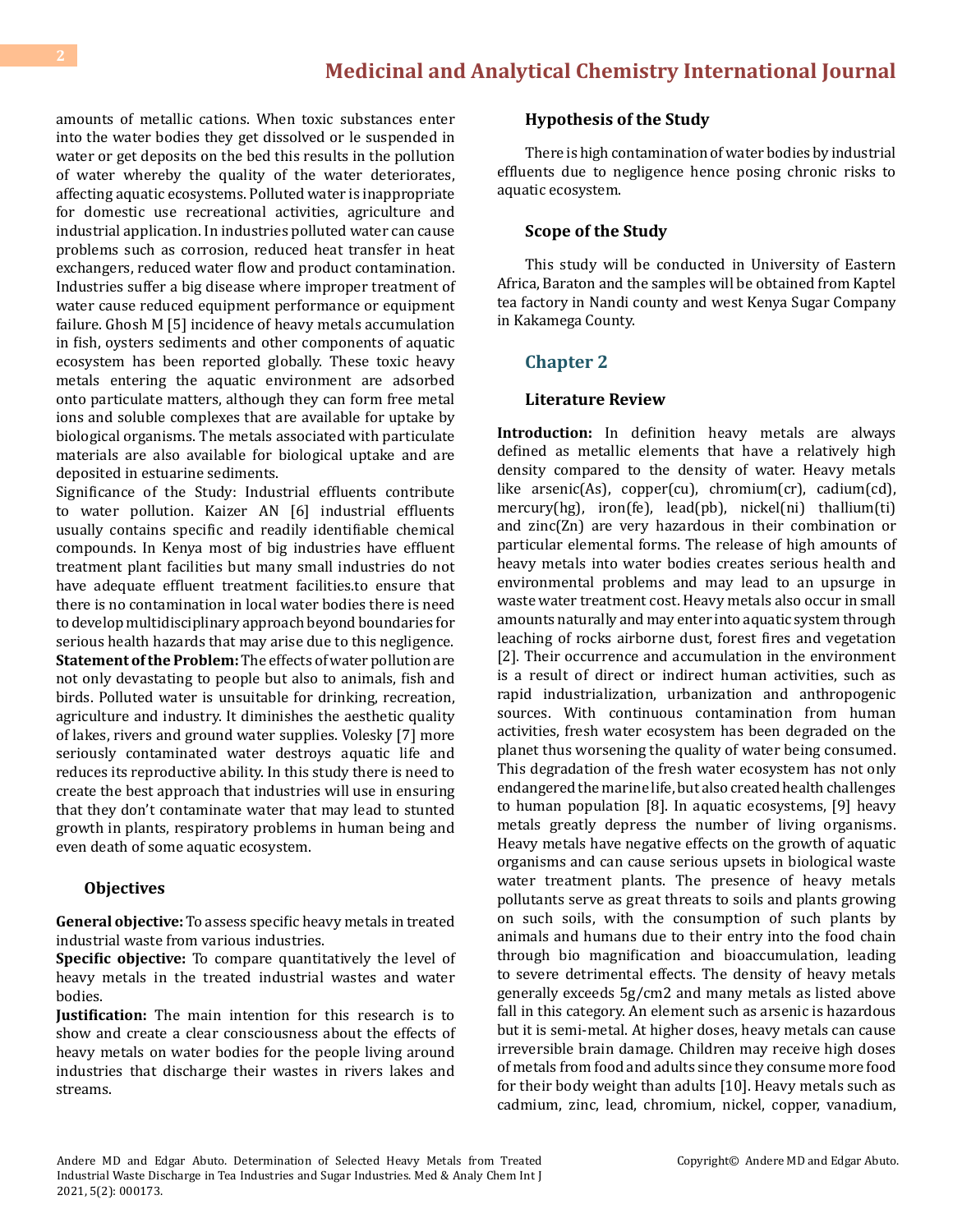platinum, silver and titanium are generated in electroplating, electrolysis deposition, conversion coating and anodizing cleaning, milling and etching industries. Significant amount of heavy metals wastes like Tin, lead and nickel results from printed circuit board (PCB) manufacturing [11]. Industries that have not yet managed to treat their waste; they can achieve it by as many technologies as possible for example adsorption, chemical precipitation and oxidation, electro dialysis and reverse osmosis. Among these technologies adsorption has many advantages compared.

# **Composition of Industrial Effluents**

Industrial effluents consist of both organic and inorganic materials such as dyes, algae nutrients, surfactants, sediments, oxygen demanding materials, heavy metals and minerals. This waste from industrial processing poses a high risk to aquatic biota and ecosystem.

The major sources of both direct and continuous input of pollutants in aquatic biota are the effluents from industries. Depending on the amount and composition of effluents textile waste is the most damaging contaminant among all the industrial wastes. Conventional monitories effluents are based on physicochemical measurement to determine the total concentration of a particular analyte in the effluent (Tables 1&2).

| <b>Organic</b><br><b>Compounds</b> | Grease, scum, humus                                                                                                                                         |
|------------------------------------|-------------------------------------------------------------------------------------------------------------------------------------------------------------|
| Inorganic<br>compounds             | Grit, metal particles, sand and<br>ceramics                                                                                                                 |
| Heavy metals                       | Copper, silver, zinc, cadmium,<br>gold, mercury, lead, chromium,<br>iron, nickel, tin, arsenic, selenium,<br>molybdenum, cobalt, manganese<br>and aluminium |
| Soluble inorganic<br>materials     | Thiosulfate, cyanide, thiocyanates,<br>hydrogen sulphide                                                                                                    |
| Soluble organic<br>material        | Drugs, urea, sugars and soluble<br>proteins                                                                                                                 |
| <b>Toxins</b>                      | Fungicides, pesticides, herbicides,<br>germicides                                                                                                           |
| Microplastics                      | Polyethene, polypropylene,<br>polyamide and polyester                                                                                                       |
| Gases                              | Carbon(iv) oxide, methane                                                                                                                                   |
| Emulsions                          | Emulsified oils, adhesive,<br>mayonnaise.                                                                                                                   |

**Table 1:** Physical pollutants in industrial effluents.

| <b>Bacteria</b> | Salmonella typhosa, vibrio cherae, shigella |  |
|-----------------|---------------------------------------------|--|
| Viruses         | Hepatitis A, enteroviruses                  |  |
| Protozoa        | Entamoeba, giardia lamblia, histolytica     |  |
| Parasites       | Helmiths                                    |  |

**Table 2:** Biological pollutants in industrial effluents.

# **Sources of Heavy Metals**

There are many sources of heavy metals, both natural sources and artificial sources. Naturally heavy metals occur from volcanicity, run off water in urban areas, soil erosion, and aerosals. Artificially, human activities such as industrialization, agriculture, negligence dumping, uncontrolled disposal, nuclear power, electroplating processes, metal finishing can be the source of heavy metals.

It is very difficult to control natural sources of heavy metals while artificial sources of heavy metals are easy to control because they occur due to human activities. Human activities that can produce heavy metals can be regulated to prevent the heavy metals to the environment. With rapid industrialization and consumerist lifestyles sources of environmental pollution have increased. The pollution occurs both at the level of industrial production as well as end use of the products and runoff. The toxic elements enter the human body mostly through food and water and to a lesser extent through inhalation of polluted air, use of cosmetics, drugs, poor quality herbal formulations and "Unani" formulations and even items like toys which have paits containing lead.

Anthropogenic processes of heavy metals have been noted to go beyond the natural fluxes for some metals. Metals naturally emitted in wind. Blown dusts and waste water are mostly from industrial areas. Some imported anthropogenic sources which significantly contribute to the heavy metal contamination in the environment include sugar plants, tea factories, automobile exhaust, smelting etc. human activities have been found to contribute more to environmental pollution due to the everyday manufacturing of goods to meet the demands of the large population.

# **Sources of Heavy Metals in Tea Industries**

In tea plantations, use of pesticides and fertilizers lead to accumulation of very toxic heavy metals like lead (Pb), Arsenic (As), Copper (Cu), Nickel (Ni) and Cadmium (Cd) in the tea leaves and bud. Machineries present in the industries and the lubricants used are always made of heavy metals and during the industrial processing many losses occur hence end up mixing with either the products or the effluent that is to be discharged. For instance from the tea plantations the tea leaves or bud are directly transported to the industries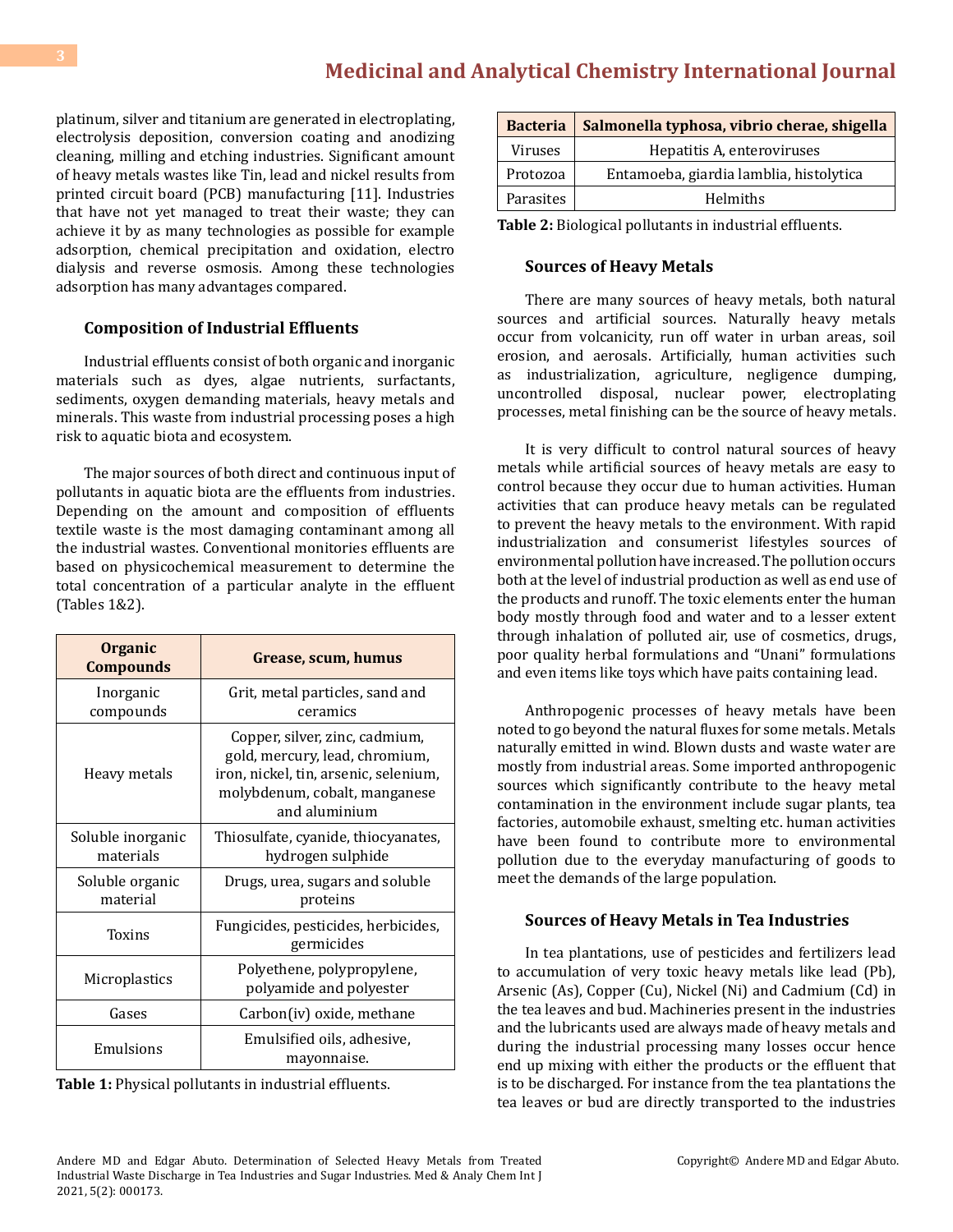for processing without elimination of heavy metals which makes it a serious problem to the consumers or the people living around the river of discharge.

#### **Sources of Heavy Metals in Sugar Industries**

The significant variations in heavy metals concentrations in soil of different areas as well as sugarcane plant cause variations in heavy metals concentrations in molasses.

Cane molasses is a by-product of sugar industry as widely known.

The irrigation of sugarcane and high input of different phosphatic fertilizers contain some amounts of heavy metals which is absorbed by the sugarcane during uptake from the soil. During production of sugar some additives are added in production stages and they tend to contain some significant amounts of heavy metals hence increasing the amounts of heavy metals present during production. There can also be sources of heavy metals during production where there are corrosion effects on the containers due to passage of  $\mathrm{CO}_2$  and  $SO_2$ .

#### **Effects of Heavy Metals on Aquatic Ecosystem**

Due to many sources of heavy metals in the environment, great effects are impacted in either aquatic ecosystem or environmental areas. Heavy metals are transported by runoff water, waste water discharge from industries or other human activities to the water bodies. Large amount of their metals end up accumulating in the soil and sediments of the water bodies.

According to heavy metals can be found in traces in water sources and still be very toxic and improve. Serious health problems to humans and other ecosystem. This is because the toxicity level of a metal depends on factors such as the organisms which are exposed to it, its nature, its biological role and the period of which the organism are exposed to the metal. Food chains and food webs symbolize the relationships amongst organisms. Therefore, the contamination of water by heavy metals actually affects all organisms. Humans, an example of organisms feeding at the highest level, are more prone to serious health problems because the concentration of heavy metals increases in the food chain.

Aquatic ecosystems are highly complex, dynamic and subject to many internal and external relationships that are subject to change over time. The pollutants that enter the inshore waters and estuaries create serious problems causing extensive damage to the life and activities of the living aquatic organisms and even to mass mortality. Among the pollutants, accumulation of heavy metals in aquatic ecosystem is of global importance.

Heavy metals become toxic when they are not metabolized by the body and accumulate in the soft tissues. Heavy metals may enter the human body through food, water, air or absorption through the skin when they come in contact with humans in agriculture and in manufacturing, pharmaceutical, industrial or residential settings. Industrial exposure accounts for a common route of contamination for adults. Ingestion is the most common route of exposure in children [10]. Heavy metals are non-biodegradable hence they are dangerous because they accumulate in a biological organism over time. When such compounds are taken up, they tend to be stored faster in the body than they are broken down.

# **Control and Prevention of Heavy Metals to the Natural Environment**

Most of the industrial scale remediation involving, physical, chemical and biological methods are employed as single methods remediation strategies. Despite the success of these problems, they do face certain disadvantages like low efficiency, high cost and toxic sludge generation. However, this can be overcome by upgrading them as integrated process, which has exhibited more efficiency for heavy metals remediation.

Creating a wide awareness on the dangerous effects of discharging untreated waste to the rivers and negligence of dumping waste to the rivers is one of the control measures that can be put in pace. Protecting the water bodies is necessitated for the long- term survival of aquatic ecosystem. Prevention and control of heavy metals also should start with the source of pollution. Moreso artificial sources need to be controlled now that natural sources like aerosals and volcanicity cannot be controlled. Controlling the treated and untreated industrial effluents from industries is also an effective measure for preventing and governing heavy metal pollution of water bodies. In addition, treating and retreating the industrial waste should be done to ensure minimal or no amount heavy metals is discharged to the water bodies.

#### **Toxicity of Lead and Its Health Risks**

Lead as an element and its compounds are very toxic and accumulate in the body of human beings. Common sources of lead are waste water, batteries, paint, hair dyes, cosmetics, cutleries, coal etc. lead accumulate in internal body organs through respiratory tract, digestive tract and the skin. Children and the elderly are more affected by lead. The level of lead in water is at 0.16mg/l and should not exceed that. The human intake of lead should not exceed 0.1mg/l.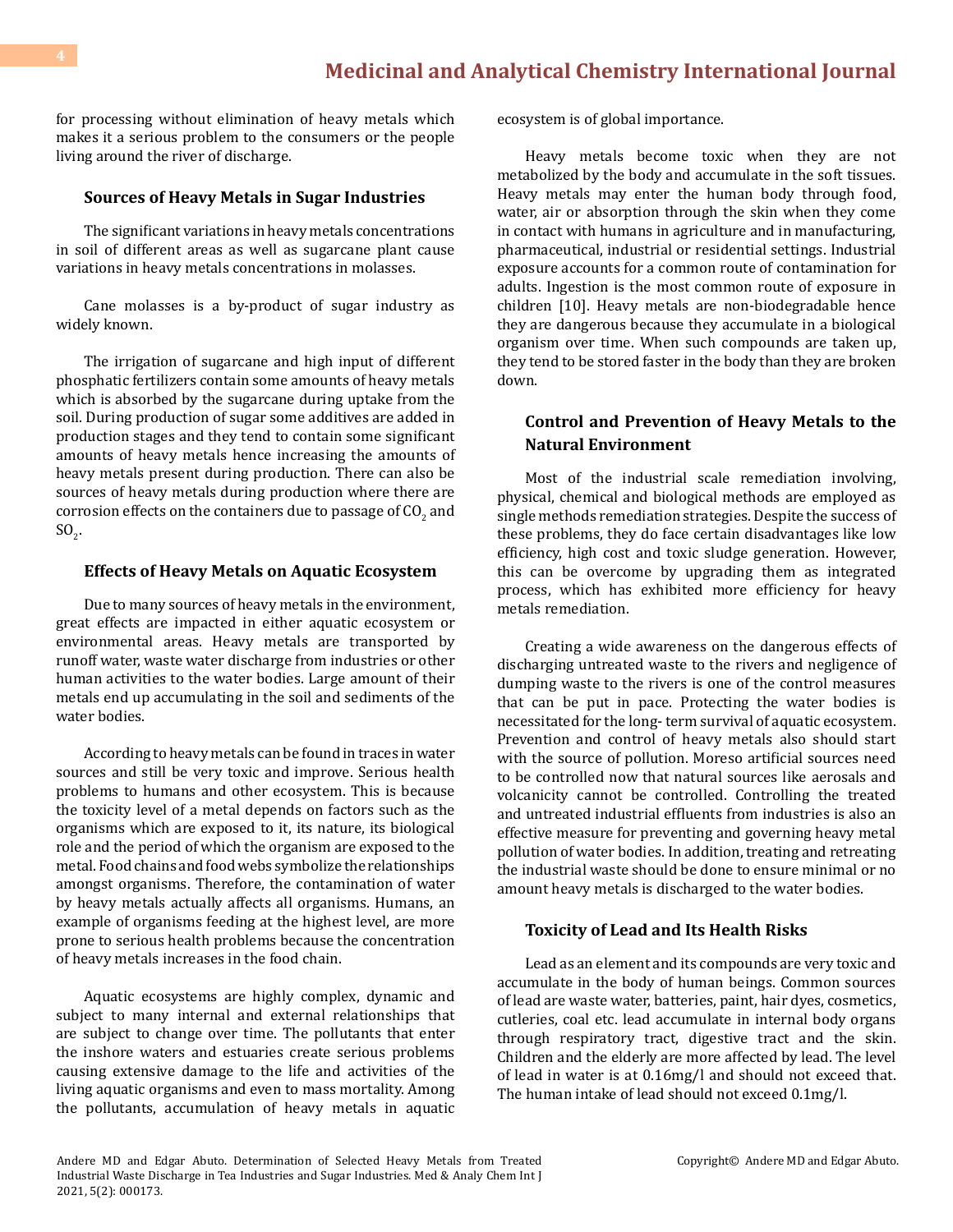Heath risks

- • Anaemia
- kidney damage
- Brain damage
- Death<br>• Placen
- Placental barrier
- Exposure of the unborn in the uterus
- Damage developing baby nervous system

# **Toxicity of Copper and Its Health Risks**

Copper metal should not be taken in high quantities hence can cause serious health problems. Intake of copper should not exceed 0.2mg/l in human beings.

- Health risk
- Abdominal pain
- Nausea<br>• Vomitin **Vomiting**
- Stomach cramps
- • Diarrhoea
- Liver damage
- Kidney damage
- Death
- **Cancer**

# **Chapter 3**

# **Materials and Methods**

# **Conceptual Framework**



# **Sources of Raw Materials**

Waste water samples that was used in this research was collected from effluent water of Kapkoros Tea factory in Bomet County and West Kenya Sugar company in kakamega county; from the discharged river, both upstream and downstream. Effluent samples were stored in polythene containers that were cleaned by washing in non-ionic detergent, rinsed with tap water and later soaked in  $10\%$  HNO<sub>3</sub> for about 12 hours and finally rinsed with deionised water prior to usage.

# **Preparation of Samples**

The samples were prepared by digesting 50ml samples of waste water with 10ml of concentrated HNO3. The samples were heated and the small quantity of samples of HNO3 was added until the solution appears light coloured and clear. The samples were then allowed to cool and were diluted with distilled water up to the mark of 100ml volumetric flask before filtering into 250ml volumetric flask. The samples were then labelled and used for analysis (Figure 2).



**Figure 2:** Preparation of Samples by waste water with 10ml of concentrated  $HNO<sub>3</sub>$ .

#### **Chemical Reagents**

- 1) Waste water samples prepared
- 2)  $HNO<sub>3</sub>$ <br>3) Stand
- Standard solutions of mercury, copper, lead and arsenic
- 4) Deionized water

#### **Equipments and Apparatus**

- 1) Atomic absorption spectrophotometer
- 2) 250ml volumetric flask
- 3) 100ml volumetric flask
- 4) 50ml volumetric flask
- 5) Beakers
- 6) Plastic container
- 7) Filter paper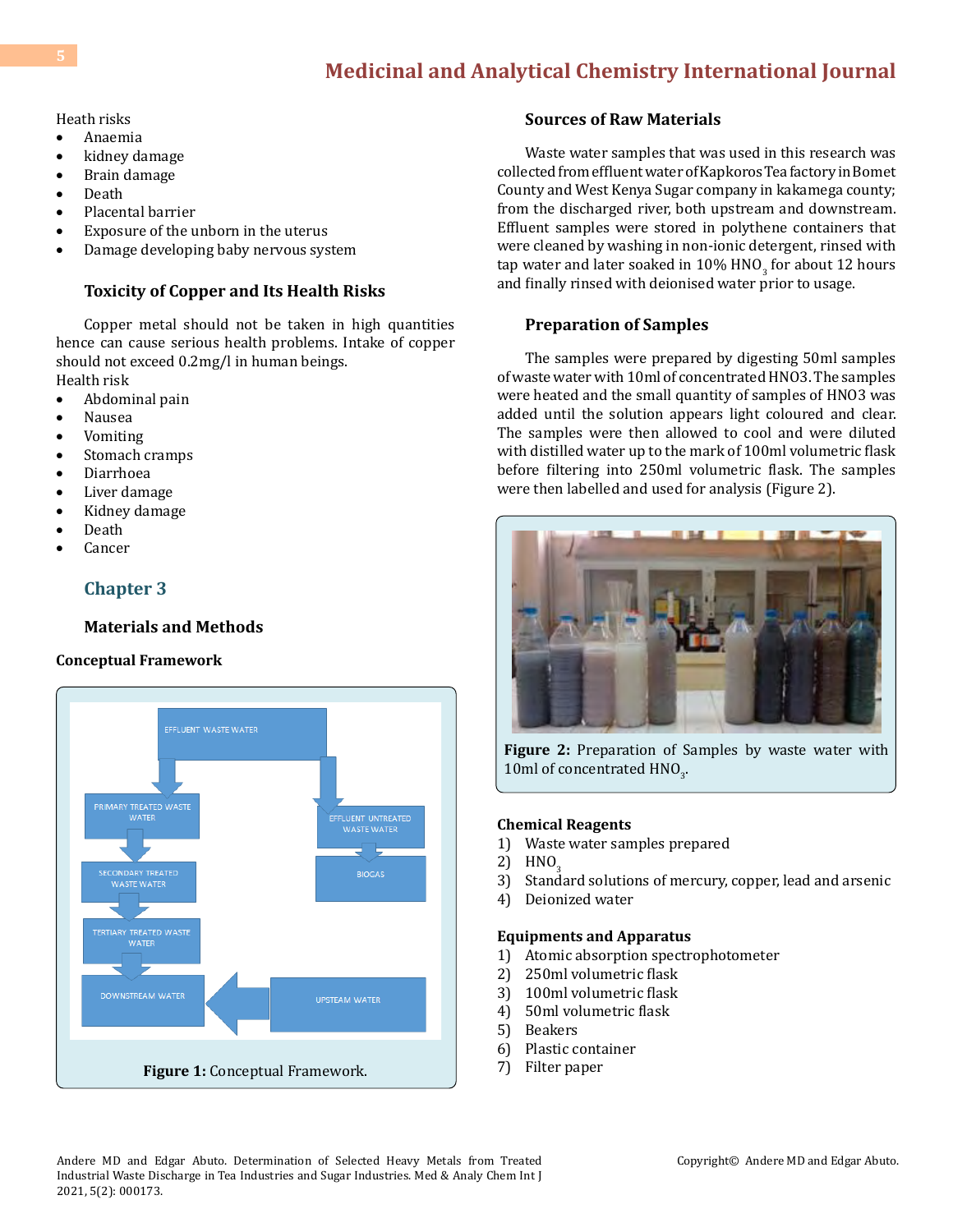#### **Instrumentation**

Digital analytical balance was used for all measurement of samples and chemicals. Atomic absorption spectrophotometer was used to determine the concentration of Pb, and Cu. A potentiometric digital Ph meter was used to determine the Ph of water samples. The hollow cathode lamps for Cu and Pb was used as radiation source and fuel was air acetylene. All the samples and standard were run in duplicate.

#### **Procedure**

The purity of all metals to be analysed was checked because all the metals purity needed to range from 98%- 99.9% before they are analysed.

#### **Preparation of Solutions**

In metal analysis procedure, atomic absorption spectrophotometer standard solution containing 100mg/l was used for preparing intermediate standards and writing standard. 1000mg of every metal was dissolved in a volume of 1:1 HNO<sub>2</sub> and then diluted to 1 litre mark.

#### **Standard Procedure**

Cu and Pb, were analysed with atomic absorption spectrometer using calibration curves after the parameters (lamp alignment, wavelength and slit width adjustment and burner alignment) were optimized for maximum signal intensity and sensitivity of the instrument. The desired wavelength of between 300nm to 500nm and slit width was selected and adjusted at the beginning of every analysis and was constant up to the end of each analysis. This condition and procedure was performed and reported in all the two metals that were analysed in this study (Figure 3).



**Figure 3:** Standard Procedure of Cu and Pb.

## **Results**

Sample 001: waste water from the downstream part Sample 002: waste water from the upstream part Sample 003: treated effluents Sample 004: untreated effluents Analyst: MARGARET Date started 11 March 2021, 11:24 Worksheet: MAKWATA DANIEL ANDERE Comment: WATER Methods: Copper, Lead.

#### **Sugar Industry Samples**

#### **Methods: Cu WATER (Flame)**

| <b>Instrument Mode</b>       | <b>Absorbance</b> |
|------------------------------|-------------------|
| Sampling mode                | Manual            |
| Calibration mode             | Concentration     |
| Measurement mode             | Integrate         |
| Replicates standards         | 3                 |
| Replicates samples           | 1                 |
| <b>Expansion factor</b>      | $\mathbf{1}$      |
| Minimum reading              | Disabled          |
| Smoothing                    | 6 points          |
| Conc. Units                  | mg/l              |
| Conc. Decimal places         | 4                 |
| Wavelength                   | 217.0 nm          |
| Slit width                   | $1.0 \text{ nm}$  |
| <b>EHT</b>                   | 318 volts         |
| Lamp current                 | 9.0 mA            |
| Lamp position                | 1                 |
| <b>Background correction</b> | BC off            |
| STANDARD 1                   | 0.8639 mg/l       |
| STANDARD <sub>2</sub>        | 0.94821 mg/l      |
| STANDARD 3                   | 1.4916 mg/l       |

| <b>Samples</b> | Conc. Mg/l |
|----------------|------------|
| Sample 001     | < 0.0001   |
| Sample 002     | < 0.0001   |
| Sample 003     | < 0.0001   |
| Sample 004     | < 0.0001   |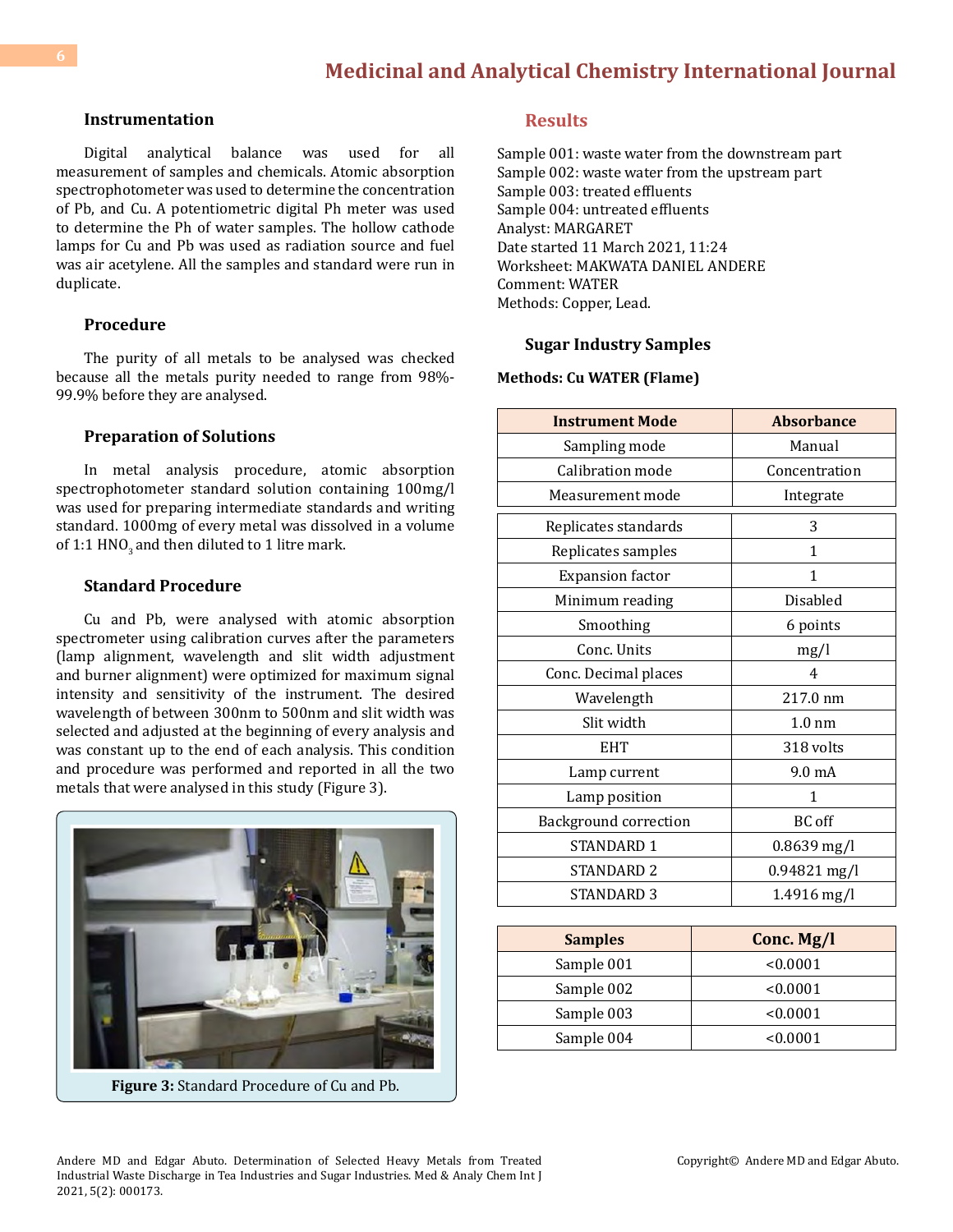# **[Medicinal and Analytical Chemistry International Journal](https://medwinpublishers.com/MACIJ/)**

| <b>Instrument Mode</b>       | <b>Absorbance</b> |
|------------------------------|-------------------|
| Sampling mode                | Manual            |
| Calibration mode             | Concentration     |
| Measurement mode             | Integrate         |
| Replicates standards         | 3                 |
| Replicates samples           | 1                 |
| <b>Expansion factor</b>      | 1                 |
| Minimum reading              | Disabled          |
| Smoothing                    | 6 points          |
| Conc. Units                  | mg/l              |
| Conc. Decimal places         | 4                 |
| Wavelength                   | 327.4 nm          |
| Slit width                   | $0.1$ nm          |
| <b>EHT</b>                   | 318 volts         |
| Lamp current                 | 9.0 mA            |
| Lamp position                | 1                 |
| <b>Background correction</b> | <b>BC</b> off     |
| STANDARD 1                   | $1.0000$ mg/l     |
| STANDARD <sub>2</sub>        | 3.0000 mg/l       |
| <b>STANDARD 3</b>            | $6.0000$ mg/l     |

| <b>Methods: Pb WATER (Flame)</b> |  |  |  |
|----------------------------------|--|--|--|
|----------------------------------|--|--|--|

| <b>Samples</b> | Conc. $Mg/l$             |
|----------------|--------------------------|
| Sample 001     | $0.0582$ mg/l            |
| Sample 002     | $0.0499 \,\mathrm{mg/l}$ |
| Sample 003     | $0.0113$ mg/l            |
| Sample 004     | $0.0856$ mg/l            |

# **Tea Industry Samples**

#### **Methods: Cu WATER (Flame)**

| <b>Instrument Mode</b>  | <b>Absorbance</b> |
|-------------------------|-------------------|
| Sampling mode           | Manual            |
| Calibration mode        | Concentration     |
| Measurement mode        | Integrate         |
| Replicates standards    | 3                 |
| Replicates samples      | 1                 |
| <b>Expansion</b> factor | 1                 |
| Minimum reading         | Disabled          |
| Smoothing               | 6 points          |
| Conc. Units             | mg/l              |
| Conc. Decimal places    | 4                 |
| Wavelength              | 217.0 nm          |
| Slit width              | $1.0 \text{ nm}$  |
| <b>EHT</b>              | 318 volts         |
| Lamp current            | 9.0 mA            |
| Lamp position           |                   |

| Background correction | BC off        |
|-----------------------|---------------|
| STANDARD 1            | $0.5000$ mg/l |
| STANDARD <sub>2</sub> | $2.0000$ mg/l |
| STANDARD <sub>3</sub> | $3.0000$ mg/l |
|                       |               |

| <b>Samples</b> | Conc. Mg/l |
|----------------|------------|
| Sample 001     | < 0.0001   |
| Sample 002     | < 0.0001   |
| Sample 003     | < 0.0001   |
| Sample 004     | <0.0001    |

#### **Methods: Pb WATER (Flame)**

| <b>Instrument Mode</b>       | <b>Absorbance</b> |
|------------------------------|-------------------|
| Sampling mode                | Manual            |
| Calibration mode             | Concentration     |
| Measurement mode             | Integrate         |
| Replicates standards         | 3                 |
| Replicates samples           | $\mathbf{1}$      |
| <b>Expansion</b> factor      | $\mathbf{1}$      |
| Minimum reading              | <b>Disabled</b>   |
| Smoothing                    | 6 points          |
| Conc. Units                  | mg/l              |
| Conc. Decimal places         | 4                 |
| Wavelength                   | 221.0 nm          |
| Slit width                   | $1.0 \text{ nm}$  |
| <b>EHT</b>                   | 318 volts         |
| Lamp current                 | 9.0 mA            |
| Lamp position                | 1                 |
| <b>Background correction</b> | <b>BC</b> off     |
| <b>STANDARD 1</b>            | 2.0000 mg/l       |
| STANDARD <sub>2</sub>        | 7.0000 mg/l       |
| <b>STANDARD 3</b>            | 9.0000 mg/l       |
| <b>Samples</b>               | Conc. Mg/l        |
| Sample 001                   | < 0.0001          |
| Sample 002                   | < 0.0001          |
| Sample 003                   | < 0.0001          |
| Sample 004                   | < 0.0001          |

# **Discussion**

The concentrations of the two heavy metals, Cu and Pb, recorded in the waste water were below the detection limit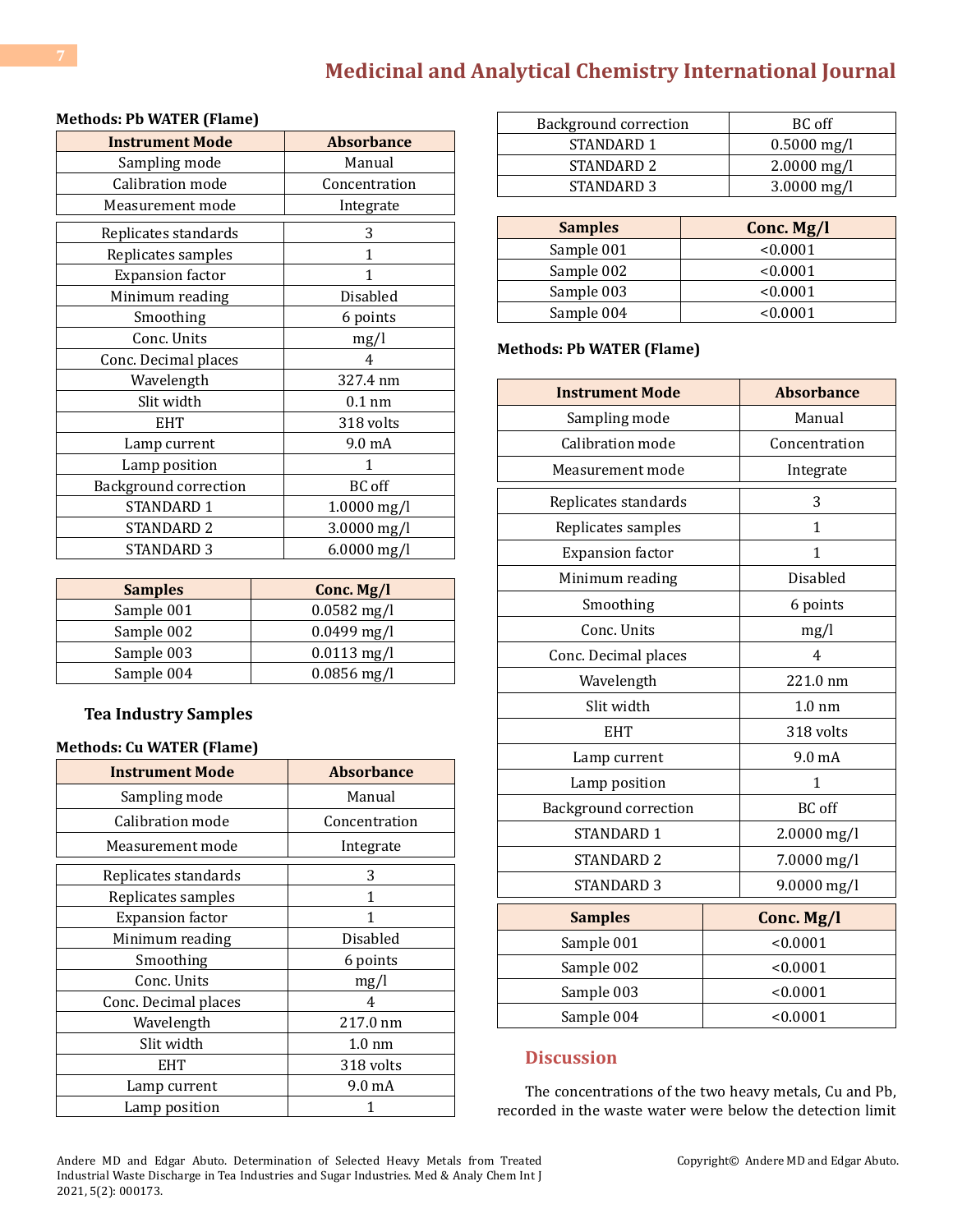# **[Medicinal and Analytical Chemistry International Journal](https://medwinpublishers.com/MACIJ/)**

in both the industries except Pb which gave values below the recommended limit. These results were unexpected because many individuals staying around these industries complain of untreated industrial effluents in the rivers. The levels of Lead in the sugar industry seem to be a bit higher due to use of sugar additives or application of fertilizers that have high amounts of lead.

During production, movable machines can cause presence of lead in wastewater due to friction of the machines. Some machines are made up of lead hence 'eat' each other producing tiny pieces of lead. However, some industries might have high levels of lead thus the treatment facility reduces the levels lower than the recommended limit if not eliminating below the detection limit. In the tea industry, the levels of the two heavy metals were below the detection limit which suggests that the plant has a great treatment facility or the industry doesn't produce high levels of Pb and Cu in their wastewater during production. From the results above the levels of heavy metals in the tea industry cannot be compared quantitatively because the levels were below the detection limit. The concentration on the upstream part is equal to the concentration in the downstream part.

Nevertheless, according to the results the rainy or dry seasons affect the levels of the heavy metals minimally. If maybe the levels of heavy metals could have been high in the dry season these may have shown the great effect of the seasons.

## **Conclusion**

The study was conducted to determine quantitatively the levels of heavy metals in the treated waste water of the rivers of discharge and assess their conformity with standards set by national and international regulatory agencies i.e World Health Organization and National Environment Management Authority. This research disclosed that the two industries have well equipped waste treatment facilities and that their waste water is safe for discharge in the rivers. The results suggest that the water in the rivers is safe for domestic purposes and can be used for irrigation in the nearby farms. The sugar industry should relook at the elimination of Pb in the waste water so that the levels don't increase in the river of discharge. Otherwise there is no negligence of mishandling industrial effluents in both the two companies.

# **Recommendations**

There should be contribution of efforts to ensure that the concentrations of these contaminants don't go beyond the limits for human safety and the safety of aquatic biota.

Heavy metals are harmful to the environment hence the industries should ensure complete elimination to avoid serious health effects to human beings and survival of aquatic ecosystem.

According to my conceptual framework;

- To eliminate a metal such as Pb fully there should be treatment and retreatment of the industrial effluents eg primary, secondary and tertiary treatment.
- There should be recycling of the industrial wastewater eg being used in biogas processes.

#### **References**

- 1. [Akp OB, Muchie M \(2010\) Remediation of heavy metals](https://academicjournals.org/journal/IJPS/article-abstract/00E529A31916)  [in drinking water and wastewater treatment system:](https://academicjournals.org/journal/IJPS/article-abstract/00E529A31916)  [processes and application. International journal of the](https://academicjournals.org/journal/IJPS/article-abstract/00E529A31916)  [physical sciences 5\(12\): 1807-1817.](https://academicjournals.org/journal/IJPS/article-abstract/00E529A31916)
- 2. [Fernandez LG, Olalla HY \(2000\) Toxicity and](https://www.sciencedirect.com/science/article/abs/pii/S0147651300919444)  [bioaccumulation of lead and cadmium in marine](https://www.sciencedirect.com/science/article/abs/pii/S0147651300919444)<br>protozoan communities. Ecotoxicology and Ecotoxicology [Environmental safety 47\(3\): 266-276.](https://www.sciencedirect.com/science/article/abs/pii/S0147651300919444)
- 3. Ghosh M, Singh SP (2005) A review on phytoremediation of heavy metals and utilization of its by-products. Applied ecology and environmental research 3(1) : 1-18
- 4. [Kaizer AN, Osakwe SA \(2010\) Physiochemical](https://www.ajol.info/index.php/jasem/article/view/56501)  [characteristics and heavy metal levels in water samples](https://www.ajol.info/index.php/jasem/article/view/56501) [from five river systems in delta state, Nigeria. Journal of](https://www.ajol.info/index.php/jasem/article/view/56501) [application of science and Environmental management](https://www.ajol.info/index.php/jasem/article/view/56501)  [14\(1\): 83-87.](https://www.ajol.info/index.php/jasem/article/view/56501)
- 5. [Ogoyi DO, Muita CJ, Nguu EK, Shiundu PM \(2011\)](https://benthamopen.com/ABSTRACT/TOENVIEJ-4-156) [Determination of heavy metal content in water, sediment](https://benthamopen.com/ABSTRACT/TOENVIEJ-4-156) [and microalgae from lake Victoria, East Africa. The open](https://benthamopen.com/ABSTRACT/TOENVIEJ-4-156)  [environmental Engineering Journal 4: 156-161.](https://benthamopen.com/ABSTRACT/TOENVIEJ-4-156)
- 6. [Robert DS, David ES, Ilya R \(1997\) Phytoremediation](https://www.sciencedirect.com/science/article/abs/pii/S0958166997801061) [of metals: using plants to remove pollutants from the](https://www.sciencedirect.com/science/article/abs/pii/S0958166997801061)  [environment. Current opinion in biotechnology 8\(2\):](https://www.sciencedirect.com/science/article/abs/pii/S0958166997801061) [221-226.](https://www.sciencedirect.com/science/article/abs/pii/S0958166997801061)
- 7. [Saidi M \(2010\) Experimental studies on effect of heavy](https://citeseerx.ist.psu.edu/viewdoc/download?doi=10.1.1.207.2186&rep=rep1&type=pdf) [metals presence in industrial wastewater on biological](https://citeseerx.ist.psu.edu/viewdoc/download?doi=10.1.1.207.2186&rep=rep1&type=pdf)  [treatment. International journal of Environmental](https://citeseerx.ist.psu.edu/viewdoc/download?doi=10.1.1.207.2186&rep=rep1&type=pdf)  [sciences 1\(4\): 666-676.](https://citeseerx.ist.psu.edu/viewdoc/download?doi=10.1.1.207.2186&rep=rep1&type=pdf)
- 8. [Volesky B \(2000\) Detoxification of metal-bearing effluent:](https://www.sciencedirect.com/science/article/abs/pii/S0304386X00001602) [biosorption for the next century. Hydrometallurgy 59\(2-](https://www.sciencedirect.com/science/article/abs/pii/S0304386X00001602) [3\): 203-216.](https://www.sciencedirect.com/science/article/abs/pii/S0304386X00001602)
- 9. [World health organization \(WHO\) \(2016\) Guideline for](https://www.who.int/publications/i/item/9789241549950)